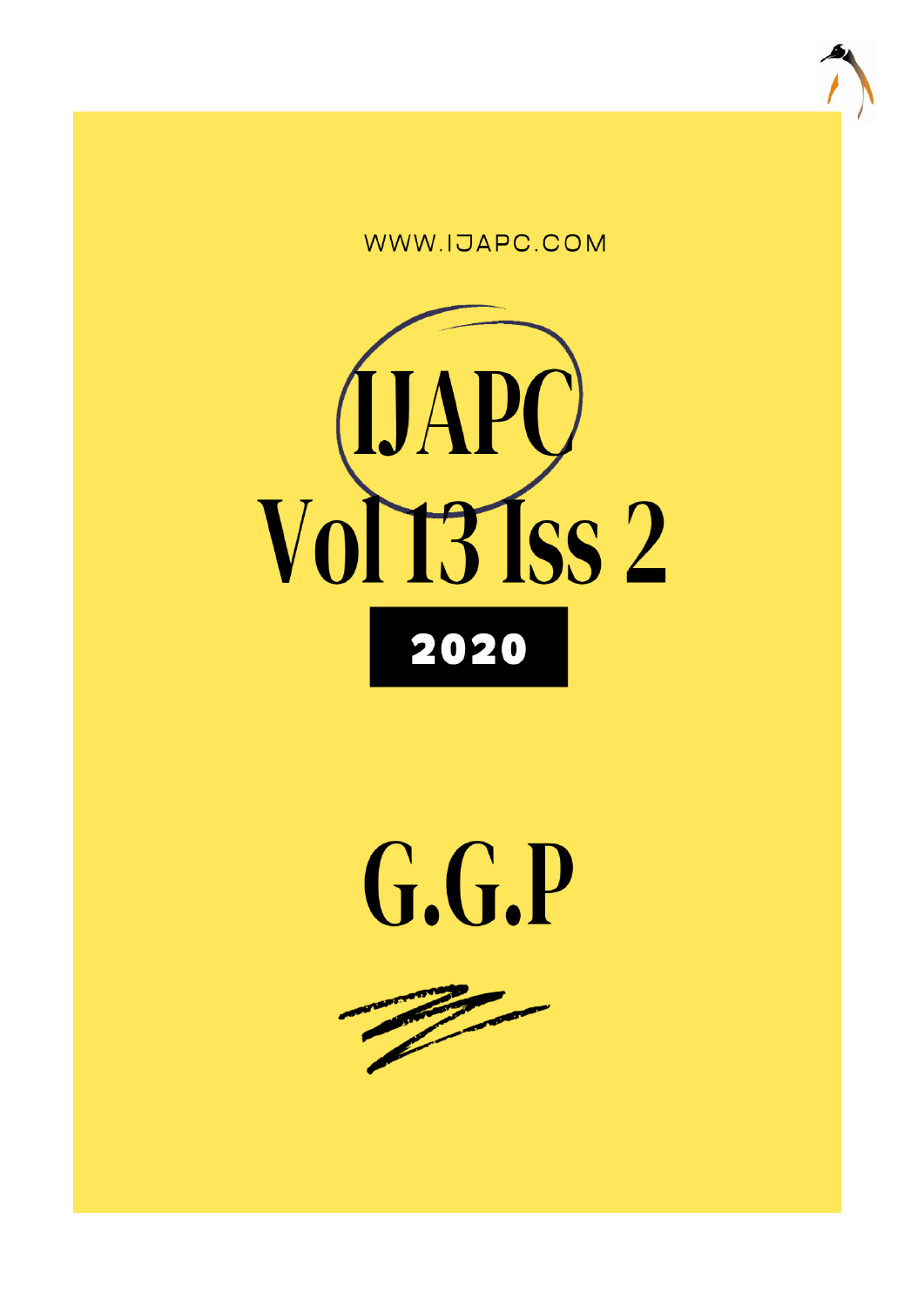

CASE STUDY www.ijapc.com **e-ISSN 2350-0204**

# *Karna Avachoornana* **in Otomycosis with special reference to**  *Karna Kandu***- A Case Report**

Harish. G $^{\text{!}*}$ . Santhosh K $^{\text{2}}$  and Ahalya S $^{\text{3}}$ 

1-3Department of PG studies in ShalakyaTantra, Government Ayurveda Medical College, Bangalore, KA, India

### **ABSTRACT Introduction**

A case report of 21 year old female who complained of itching associated with pain in left ear, which aggravates during night time. Endoscopic examination of the left ear revealed Otomycosis due to *Candida albicans.*

### **Materials and Methods**

The subject who approached Shalakya Tantra OPD of Government Ayurvedic Medical College, Bangalore was systematically reviewed and *Kaphahara* line of intervention was planned.

## **Results**

The External Auditory canal of left ear was clear after 6 days of treatment as shown in photographs.

## **Discussion**

Otomycosis is common fungal infection where treatment should be continued for a week even after apparent cure to avoid recurrences. Ear must also be kept dry as a preventive aspect. *Avachoornana,* a unique and quick acting procedure told in Ayurveda classics is discussed in the present study, in the context of Otomycosis.

## **KEYWORDS**

*Karna, Avachoornana, Otomycosis, Karna, Kandu*



Received 19/08/2020 Accepted 01/09/2020 Published 10/09/2020

\_\_\_\_\_\_\_\_\_\_\_\_\_\_\_\_\_\_\_\_\_\_\_\_\_\_\_\_\_\_\_\_\_\_\_\_\_\_\_\_\_\_\_\_\_\_\_\_\_\_\_\_\_\_\_\_\_\_\_\_\_\_\_\_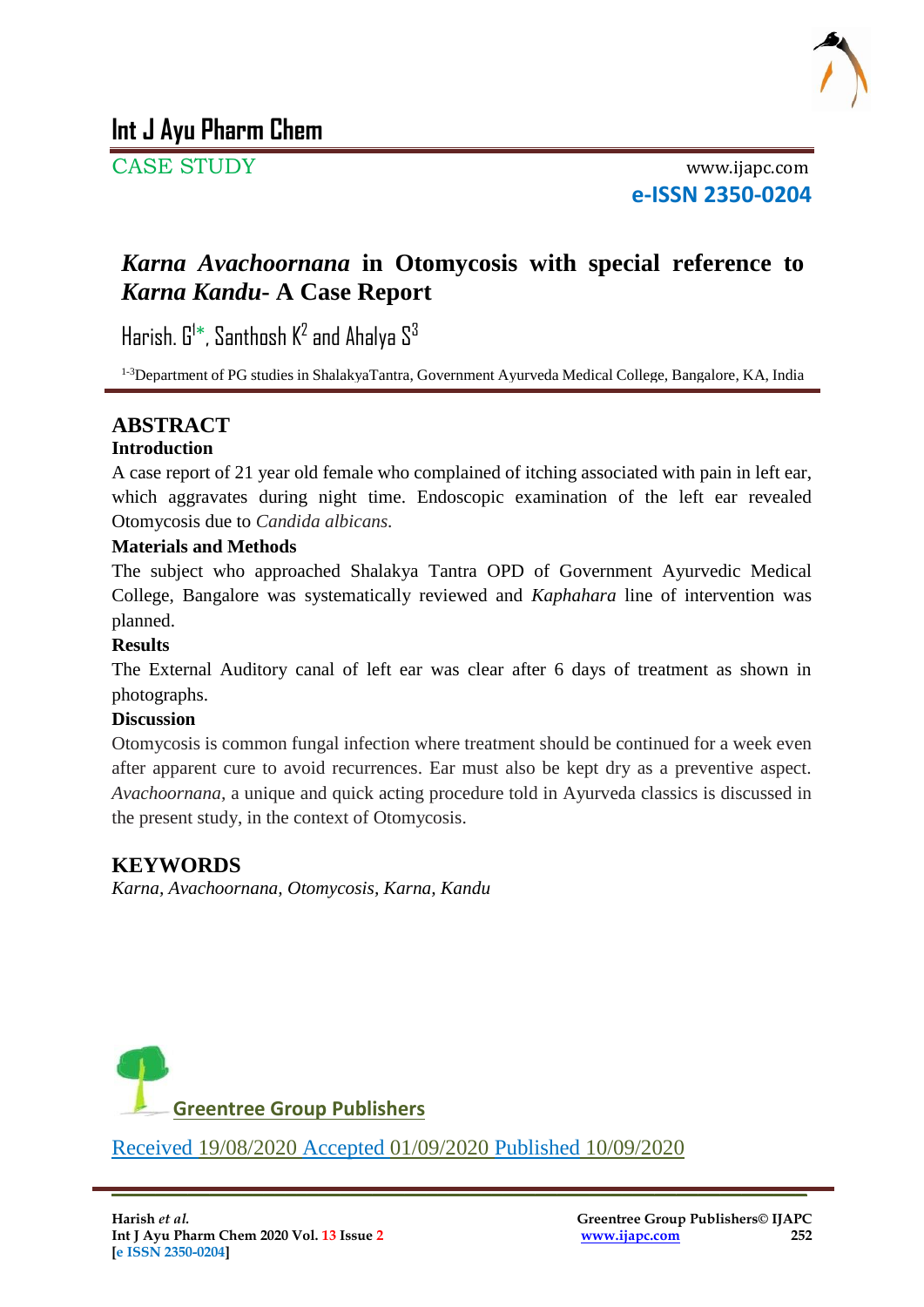

## **INTRODUCTION**

Otomycosis is a fungal infection of the ear canal that often occurs due to *Aspergillus niger*, *A. fumigates* or *Candida albicans*. It is seen in hot and humid climate of tropical and subtropical countries. Secondary fungal growthis also seen in subjects using topical antibiotics for treatment of otitis externa or middle ear suppuration. The *clinical features* of Otomycosis include intense itching, discomfort or pain in the ear, watery discharge with a musty odour and ear blockage. The fungal mass may appear white, brown or black and has been likened to a wet piece of filter paper. Examined with an otoscope, *A. niger*appears as black headed filamentous growth, *A. fumigatus* as pale blue orgreen and Candida as white or creamy deposit<sup>1</sup>. Meatal skin appears sodden, red and oedematous. *Treatment* consists of thorough ear toilet to remove alldischarge and epithelial debris which are conducive to thegrowth of fungus. It can be done by syringing, suction or mopping. Specific antifungal agents can be applied. Nystatin(100,000 units/ml of propylene glycol) is effective against Candida. Other broad-spectrum antifungal agents include clotrimazole and povidone iodine. Two percent salicylic acid in alcohol is also effective. It is a keratolytic agent which

removes superficial layers of epidermis, and along with that,the fungal mycelia growing into them. Antifungal treatment should be continued for a week even after apparent cure toavoid recurrences. Ear must be kept dry. Bacterial infections are often associated with Otomycosis and treatment with an antibiotic/steroid preparation helps to reduce inflammation and oedema and thus permitting better penetration of antifungal agents. This fungal infection of the external ear can be compared with *Karna Kandu*, which presents symptoms such as excessive itching in the *Karna* due to excessive accumulation of *Prakupita* Kapha in the *Karna Srotas<sup>2</sup>*.

## **OBJECTIVES**

 $\mathcal{L}_\mathcal{L}$  , and the contribution of the contribution of the contribution of the contribution of the contribution of the contribution of the contribution of the contribution of the contribution of the contribution of

1. To understand Otomycosis under the purview of *Karna Kandu*.

2. To study the effect of *Tankana Bhasma Avachoornana<sup>3</sup>* in Otomycosis.

## **MATERIALS AND METHODS**

**Case report Basic information of the subject:** Age: 21 years Sex: Female Religion: Hindu Occupation: Student Socioeconomic status: Upper middle class **Chief complaints:**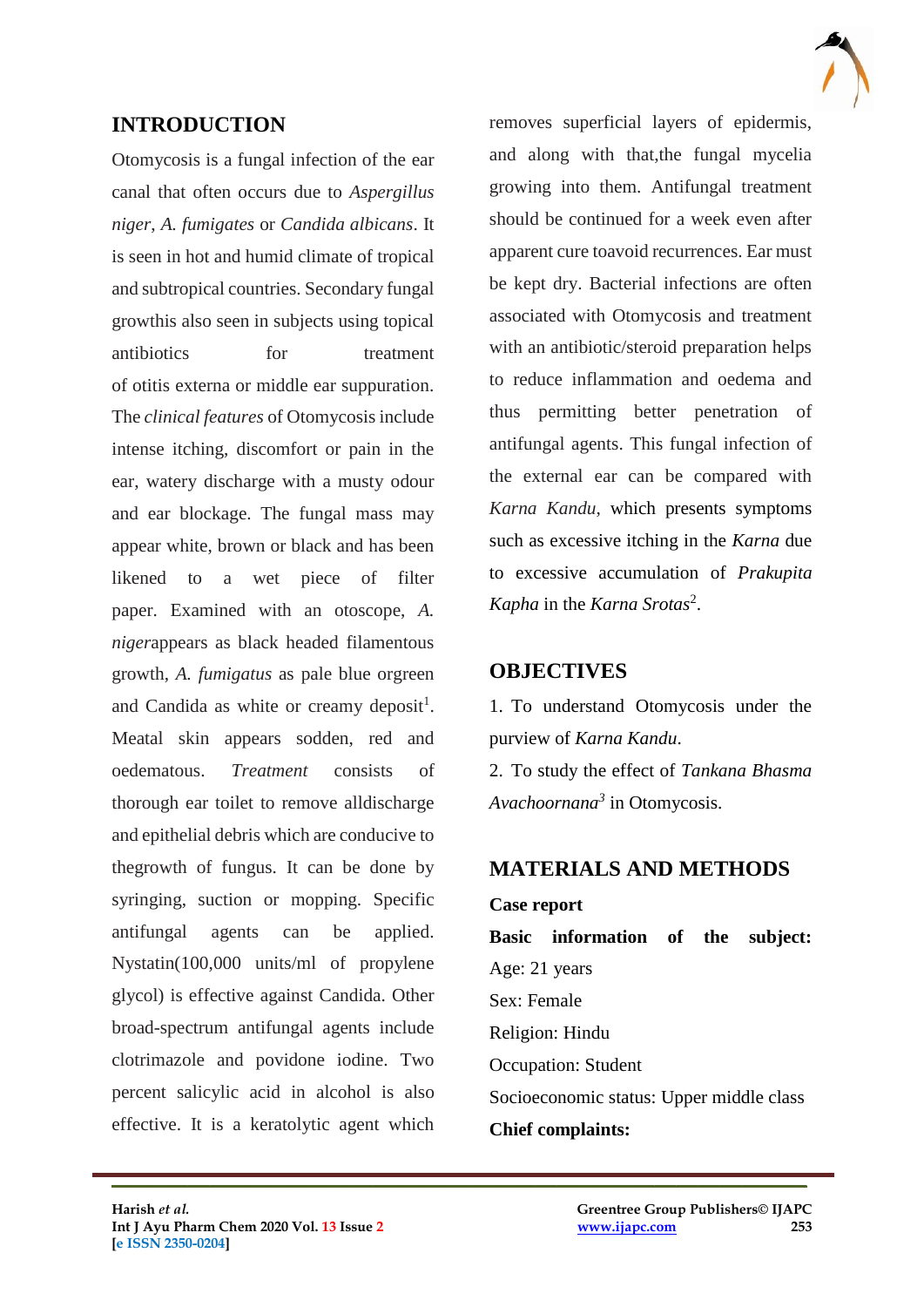

Itching and pain in left ear since 3 days.

#### **History of present illness:**

The subject complains ofitching and pain in left ear since 3 days which aggravates during night time. The subject being a student in Govt. Ayurveda Medical College Bangalore approached ShalakyaTantra OPD of Government Ayurveda Medical College, Bangalore for the needful.

#### **History of past illness:**

Nothing significant.

#### **Personal history:**

a) Aharaja: Untimely eating habits and diet

is predominantly with *Katu-Amla rasa*(spicy & sour diet)

b) Viharaja: The subject has a habit ofsleeping late in the night(after 12 am).

#### **Examination:**

1. *Prakriti*(Constitution): *Kapha-Vataja prakriti*

2. Vitals were normal.

3. Respiratory system, cardiovascular system and per abdomen showed no abnormality.

4. Central nervous system: No abnormality detected.

5. ENT examination: A. i) Right ear: Tympanic membrane: Intact External Auditory canal(EAC): Clear ii) Left ear: Tympanic membrane: Intact External Auditory canal: *Candida albicans* fungal infestation (+) as shown in Figure (1).

B. Tests of hearing: i) Rinne'stest: Right ear- Rinne's positive Left ear- Rinne's positive ii)Weber's test: No lateralization.

#### **Diagnosis:**

Otomycosis- Left ear

#### **Treatment adopted:**

- 1. *Shamana Aushadhi*(for initial 2 days)*:*
- i. *Triphala Guggulu*1-0-1 for 2 days
- ii. *Gandhaka Rasayana*1-0-1 for 2 days
- 2. *Karna Shodhana* and *Avachoornana*(for next 4 days)*:*
- *A. Poorva karma-*
- i. Subject is made to lie comfortably in right lateral position
- ii. Suction is done to remove fungal mass
- iii. Wet mopping done using *Triphala Kashaya.*



**Figure 1** Endoscopic photograph of right EAC before treatment (Day 1)

iv. Dry mopping done using dry cotton.

*B. Pradhana karma:*

 $\mathcal{L}_\mathcal{L}$  , and the contribution of the contribution of the contribution of the contribution of the contribution of the contribution of the contribution of the contribution of the contribution of the contribution of

i. A pinch of *Tankana Bhasma* is taken in small sized spatula and is dusted into External Auditory Canal by observing through Otolaryngeal 0-degree endoscope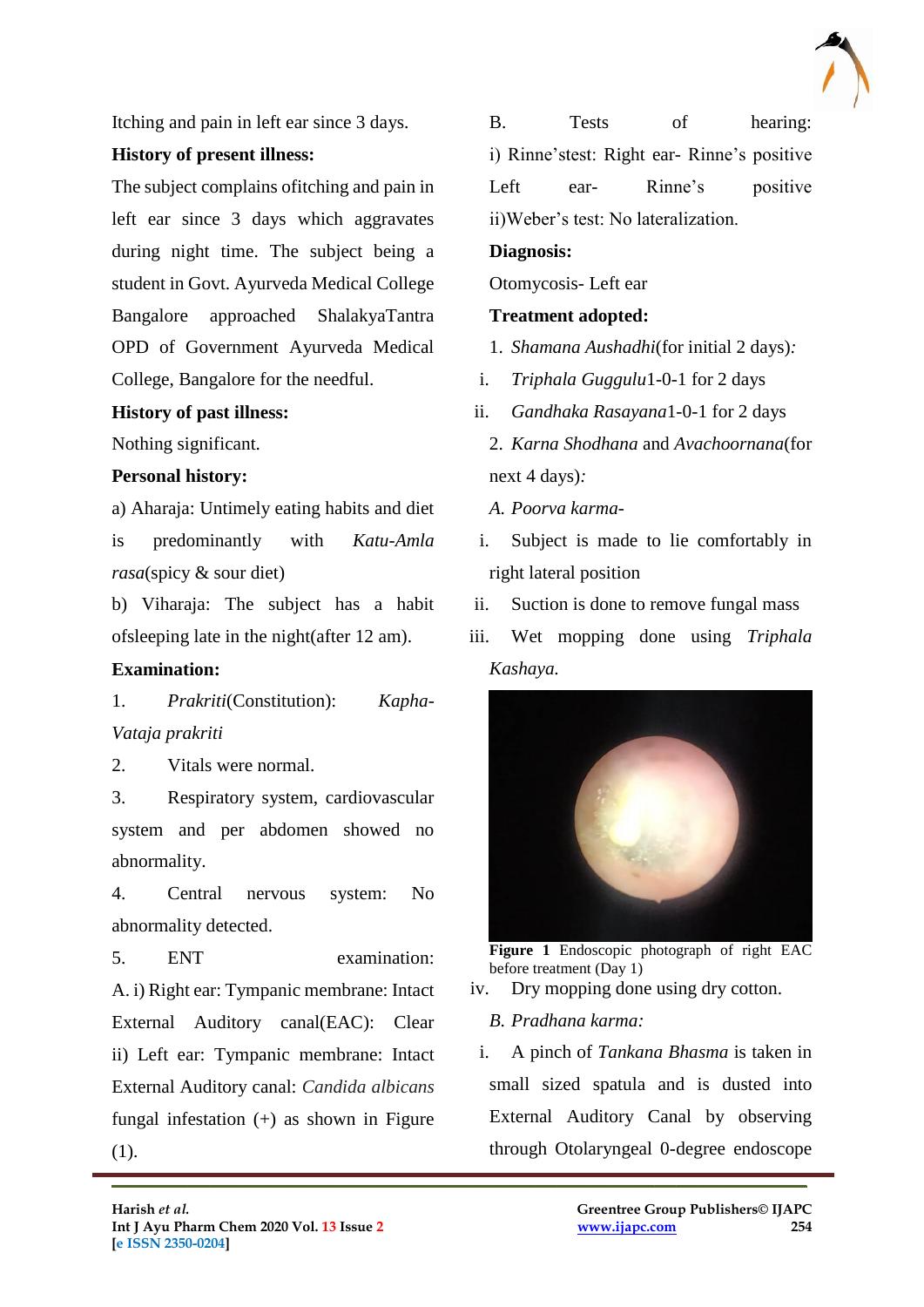

.The same procedure is repeated for 2 more times.

ii. Subject is made to relax in the same position for 5 minutes.

C. *Pashchath karma*

*- Karna Dhoopana* using *Nimba, Guggulu, Vacha, Haridra.*

#### **Assessment criteria:**

Objective criteria: Endoscopic photographs, before and after the treatment.

## **RESULTS**

1. There was a considerable decrease in itching in left ear.

2. Left External Auditory Canal was clear after the treatment as shown in figure (2).



**Figure 2** Endoscopic photograph of right EAC after treatment (Day 7)

## **DISCUSSION**

For *Karna kandu, Nadi Sweda, Vamana, Dhoomapana, Shirovirechana* and all *Kaphahara* measures are advised in Sushruta Samhita<sup>4</sup>.The Avachoornana

procedure that is selected for present study is a form of *Rookshana* procedure which reduces *Kapha Dosha*. The role of *Karna Dhoopana* is also same as *Karna Avachoornana,* but there is more bioavailability of medicine in case of *Karna Avachoornana*. Hence *Karna Dhoopana* is selected as a supportive treatment and a *Pashchat Karma.* The etiology of Otomycosis is entry of moisture into external ear, as a result of swimming or bathing etc. It is the *Kleda Guna* that is causing *Kapha Sanchaya* in external ear. In the present case, oral medicines were given initially for two days to bring down the pain. After two days of oral medicines, there was not much relief and *Tankana Bhasma Avachoornana* (Dusting) was planned for next four days. The rationality behind selection of these medicines are justified in Table 1. There was considerable amount of reduction in itching on the secondday after *Avachoornana* and EAC of left ear was clear on completion of four days of *Karna Avachoornana.*

## **CONCLUSION**

 $\mathcal{L}_\mathcal{L}$  , and the contribution of the contribution of the contribution of the contribution of the contribution of the contribution of the contribution of the contribution of the contribution of the contribution of

Local treatment is more beneficial in Otomycosis than oral medication, *Tankana Bhasma* is easily available, cost effective and can be used even in children as there is no irritation when *Tankana Bhasma* comes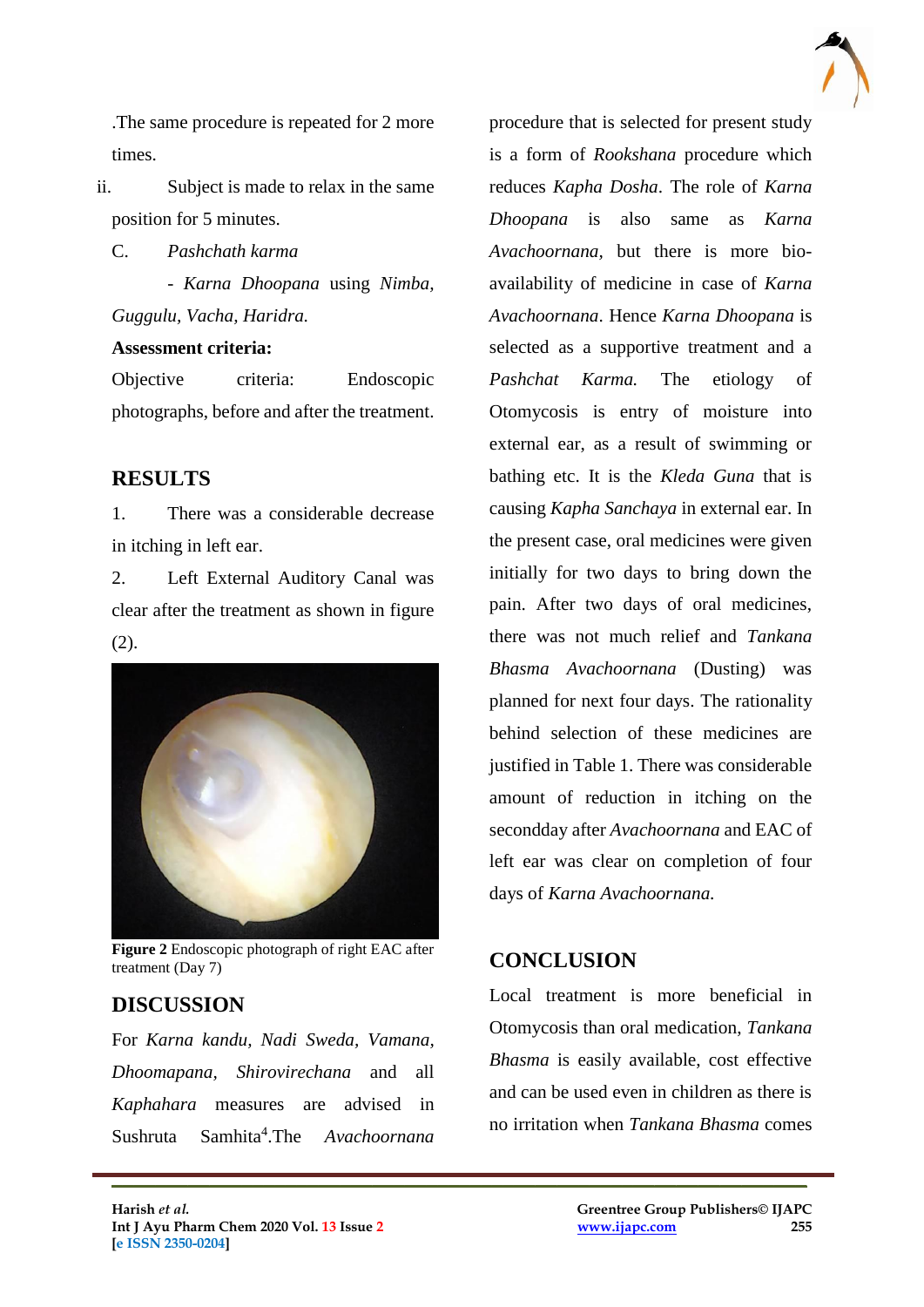

in contact with skin of external auditory canal, which is otherwise very sensitive. *Avachoornana* with other *Krimihara Dravyas* can also be taken for future research.

 $\mathcal{L}_\mathcal{L}$  , and the contribution of the contribution of the contribution of the contribution of the contribution of the contribution of the contribution of the contribution of the contribution of the contribution of